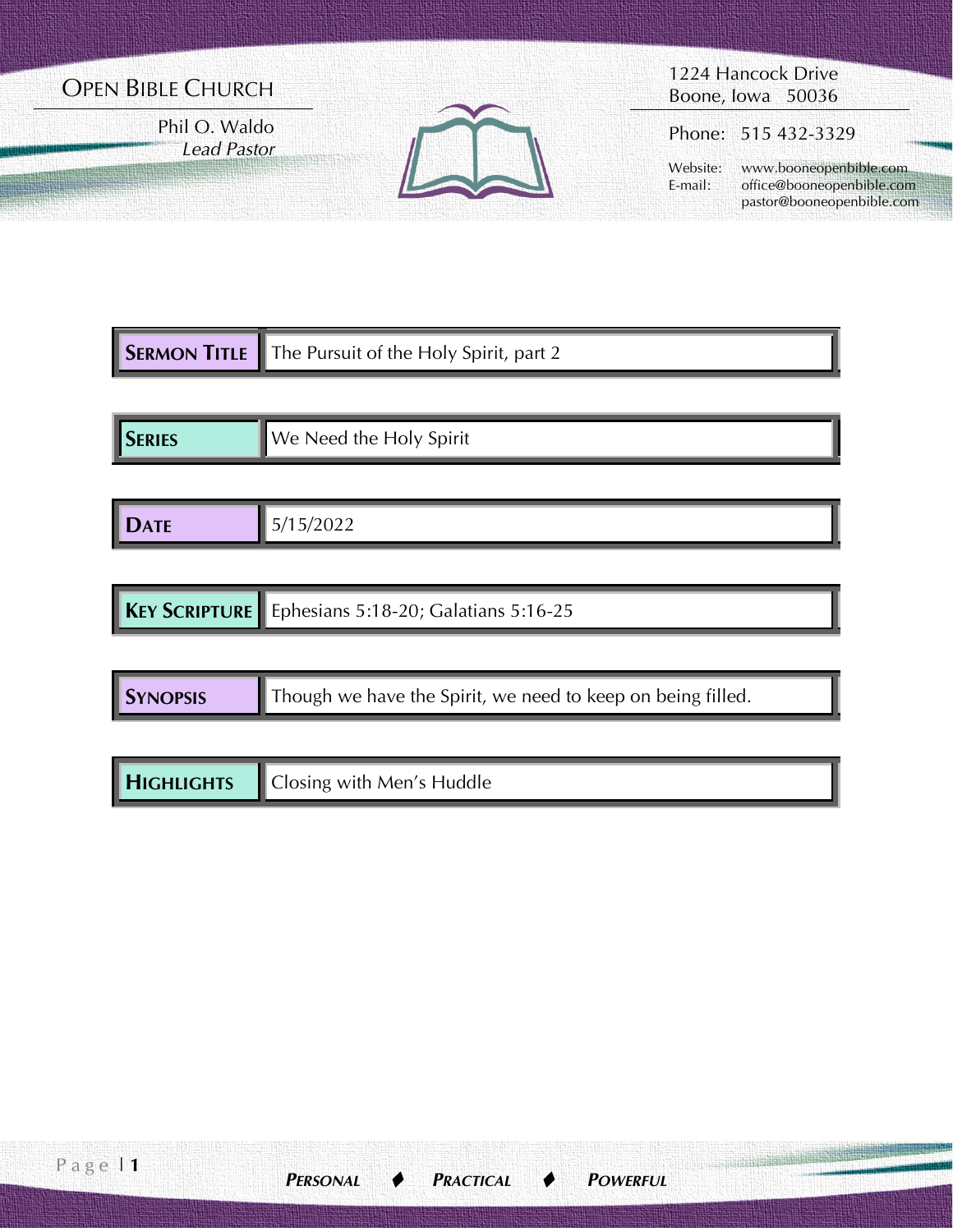

# **We Need the Holy Spirit**

# **The Pursuit of the Holy Spirit**, part two

Last week focused on the initial event of being baptized in the Holy Spirit. How to be Baptized in the Holy Spirit: **1. Believe, 2. Desire, 3. Ask, 4. Expect.** This week we'll focus on how to keep on being filled with the Holy Spirit:

## **Ephesians 5:18-20 NLT**

Don't be drunk with wine, because that will ruin your life. Instead, **be filled with the Holy Spirit**, **singing** psalms and hymns and spiritual songs among yourselves, and **making music** to the Lord in your hearts. And **give thanks** for everything to God the Father in the name of our Lord Jesus Christ.

Drunk vs. Filled; Both: Talk differently; Act differently; Think differently; Feel differently **"Under the influence"** Drunk: "impaired" Filled: "improved"

Basic question: How does a person get drunk? With a sip?

To be filled is ongoing and imperative… "I command you, let yourself keep on being filled." You need to keep on being filled because you leak. This world and our own sinful nature tend to deplete us of the Holy Spirit's influence. So, we need to keep on being filled.

# **How do you keep on being filled?**

# **1. Sing to God – sing and make music**

**Sing Psalms** = a song accompanied by an instrument – we do this every Sunday morning; and, on your own, you can play an instrument or stream worship songs.

 $=$  A song with instruments only – sometimes we don't sing, but just let music play.

= This word also includes original songs written by you or members of the congregation.

**Hymns** = a song of praise to God; a prayer that is sung – pretty much all of our Sunday music falls into this category.

**Spiritual songs** = any song that is sung and inspired by the Holy Spirit – we would call this open worship, when the instruments play and we just sing spontaneously. You can use your spiritual language in this type of song.

#### 1 Corinthians 14:15

I will pray with my spirit, but I will also pray with my mind; I will sing with my spirit, but I will also sing with my mind.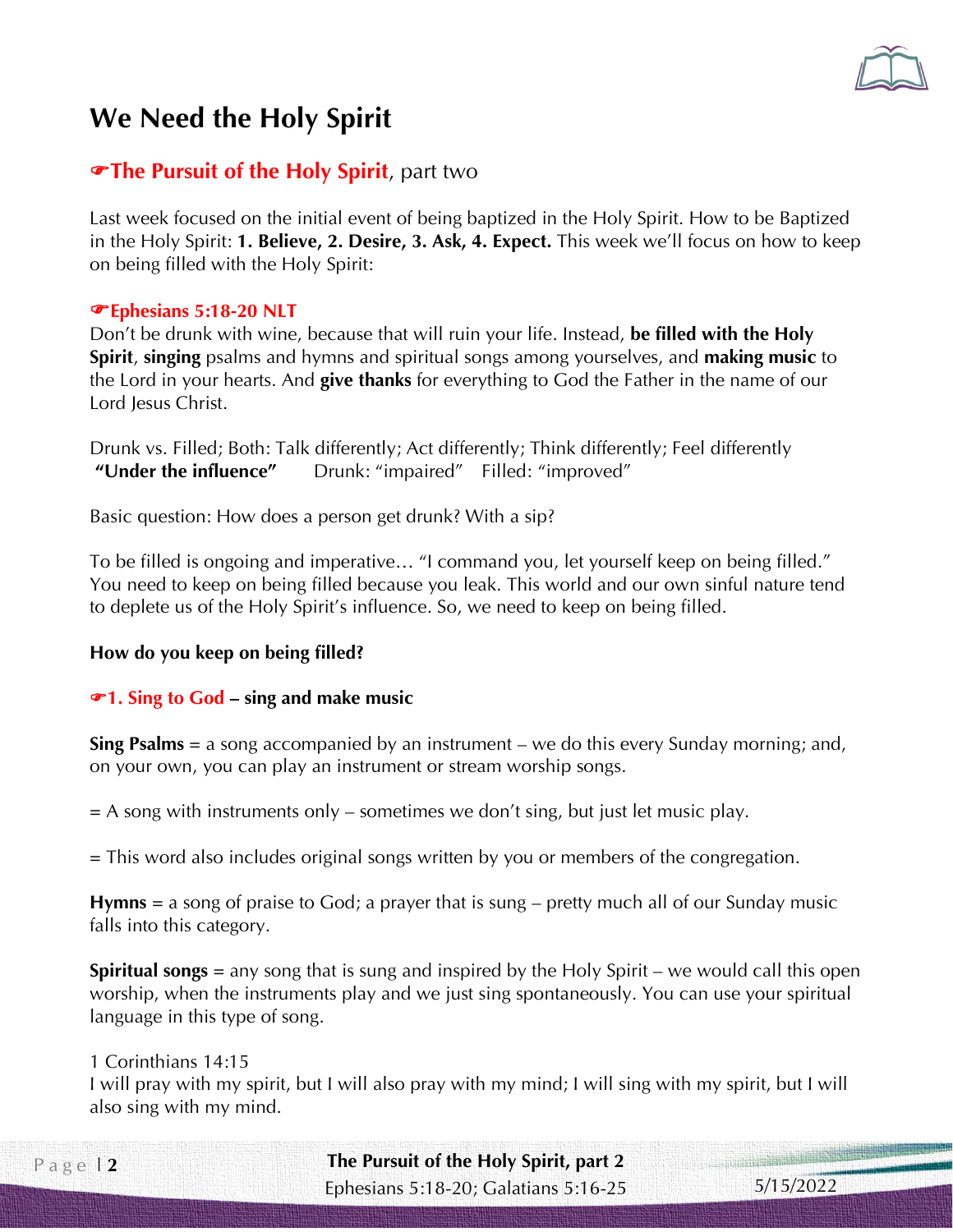

Also, there's a contrast in the original language between Hymns and Spiritual Songs. Hymns are typically part of the planned worship. Spiritual Songs have more of a spontaneous nature. So, our worship team has a planned order of music, but allows the leader freedom to adapt as they feel led. When we sing praise to God at church with each other, we are opening the door for the Holy Spirit to fill us again and again.

**Make music in your heart** = don't just go through the motions; don't just say the words; mean what you say; involve your heart. The music and singing we do is not about what you want. It's about glorifying and growing close to God. Are you thinking about the words of the song? Are you attentive to God or just assessing the service? Get your heart involved!

#### John 4:23

Yet a time is coming and has now come when the true worshipers will worship the Father in spirit and truth, for they are the kind of worshipers the Father seeks.

We talk a lot about seeking after God. Here, we find that God is actually doing the seeking of certain people; People who will worship in spirit and in truth.

All of this singing and music is a significant part of how we are continually filled with the Holy Spirit. If you are not participating in the music and worship, you're missing out on a fresh infilling of the Holy Spirit. Preaching speaks primarily to the mind. But worship connects your spirit with the Holy Spirit. Sing praise to God.

#### **2. Speak Gratitude**

**Always giving thanks**. Christians should be known as grateful people. Who has received better benefits than born-again believers?

Psalms 103:2-5

Praise the Lord, O my soul, and forget not all his benefits — 3 who forgives all your sins and heals all your diseases, 4 who redeems your life from the pit and crowns you with love and compassion, 5 who satisfies your desires with good things so that your youth is renewed like the eagle's.

*--Vincent De Paul… We should spend as much time in thanking God for his benefits as we do in asking him for them.* 

1 Thessalonians 5:18-19 18 give thanks in all circumstances, for this is God's will for you in Christ Jesus. 19 Do not put out the Spirit's fire…

This suggests that an ungrateful attitude will actually work against the Holy Spirit continually filling you.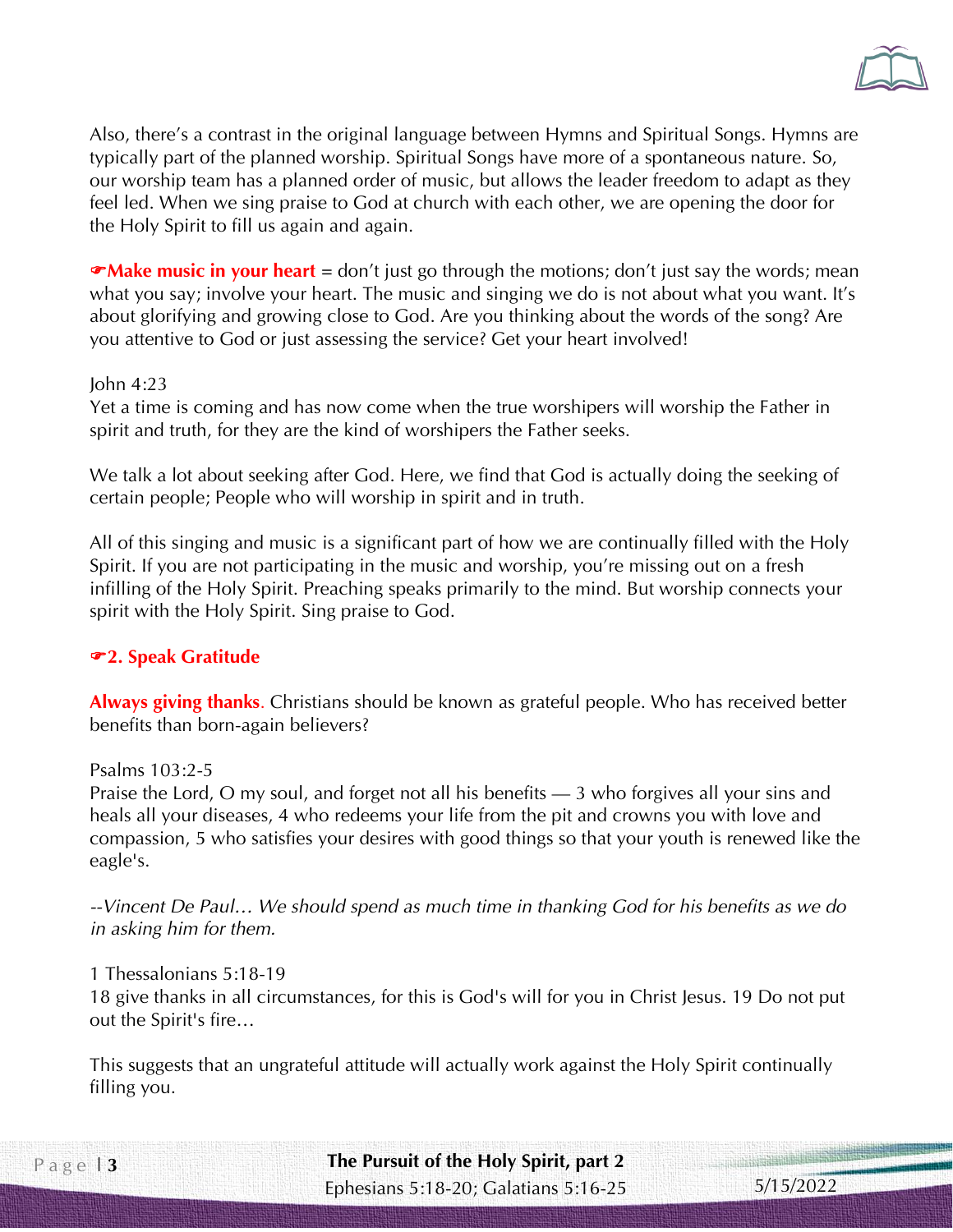

**For everything** = in 1 Thessalonians gratitude is to be expressed *in* all circumstances; here, it is to be expressed *for* everything. This one stretches our faith. Do you believe anything in your life happens without God knowing about it? Do you believe that God is always working for your good? Even in the stuff that we consider not good? Romans 8:28.

#### James 1:2-4

Consider it pure joy, my brothers, whenever you face trials of many kinds, 3 because you know that the testing of your faith develops perseverance. 4 Perseverance must finish its work so that you may be mature and complete, not lacking anything.

## **Table talk: Name one thing you're thankful for right now. Start timer**

Sing praise and speak gratitude ------------------------------------------------------------------------------------

## **Galatians 5:16-25** *(also gives us a couple of ways to keep on being filled)*

16 So I say, live by the Spirit, and you will not gratify the desires of the sinful nature. 17 For the sinful nature desires what is contrary to the Spirit, and the Spirit what is contrary to the sinful nature. They are in conflict with each other, so that you do not do what you want… 24 Those who belong to Christ Jesus have **crucified the sinful nature** with its passions and desires. 25 Since we live by the Spirit, let us **keep in step with the Spirit**.

#### **3. Stop the Sin**

I already mentioned that we can put out the Spirit's fire when we are ungrateful. And, Ephesians 4:30 says we can grieve the Holy Spirit when we are angry and unforgiving with each other. In Galatians, there's a list of sins that work against the Holy Spirit. If we want to keep on being filled with the Spirit, then we must deal with these sins.

**Sexual immorality** = any improper sexual activity, including pornographic materials. **Impurity** = anything evil, including thoughts and actions. **Debauchery** = following your own evil desires to the point of having no shame. **Idolatry** = allowing anything to take precedence over God. **Witchcraft** = sorcery, spiritism and even the use of illicit drugs. **Hatred Discord** = quarreling; antagonism. **Jealousy** = resentful envy; overly suspicious. **Fits of rage Selfish ambitions Dissensions & factions** = lack of unity, sometimes to the point of having feuds. **Envy** = resentful dislike of one who has something you want. **Drunkenness Orgies**